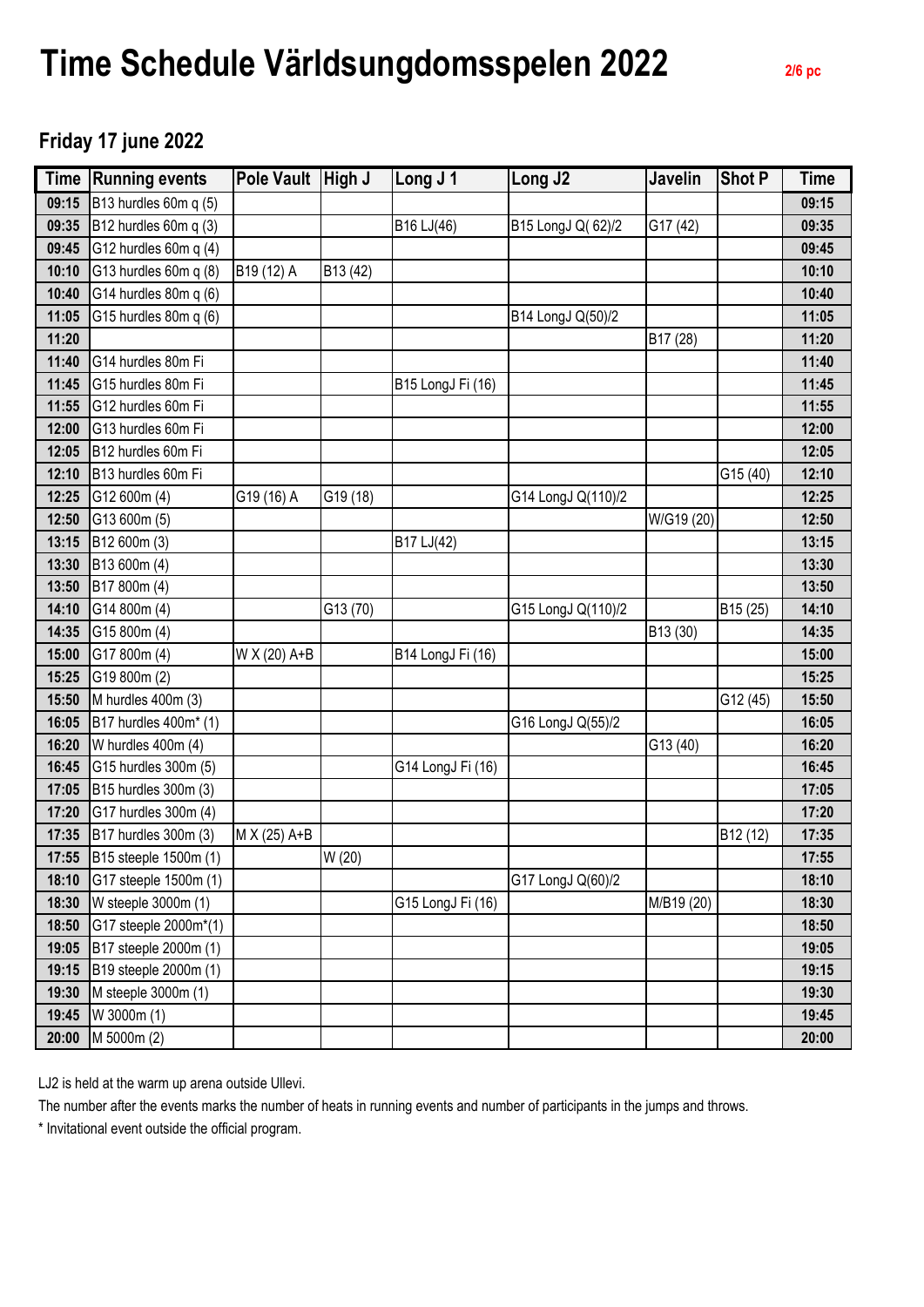## **Time Schedule Världsungdomsspelen Saturday 18 june 2022**

| <b>Time</b> | <b>Running events</b>      | Pole Vault High Jum Long J1 |            |                    | LJ/TJ 2              | Javelin              | <b>Shot P</b> | Hammer               | <b>Time</b> |
|-------------|----------------------------|-----------------------------|------------|--------------------|----------------------|----------------------|---------------|----------------------|-------------|
| 09:00       | G15 80m q (12)             |                             | A B15 (30) | G17 LongJ Fi(16)   |                      |                      |               | B17 (16)             | 09:00       |
| 09:05       | *G12 60m q (10)            |                             | B B12 (24) |                    |                      |                      |               |                      | 09:05       |
| 09:40       | G16 100m q (7)             |                             |            |                    | B13 Triple J(40)/1-2 |                      |               |                      | 09:40       |
| 09:50       | *G13 60m q (14) A B14 (16) |                             |            |                    |                      | G15 (35)             |               |                      | 09:50       |
| 10:10       | B16 100m q (6)             | B B13 (20)                  |            |                    |                      |                      |               |                      | 10:10       |
| 10:25       |                            |                             |            | G16 Long J Fi (16) |                      |                      | G17 (35)      | B <sub>15</sub> (12) | 10:25       |
| 10:35       | B17 100m q (6)             |                             |            |                    |                      |                      |               |                      | 10:35       |
| 10:40       | B12 60m q (4)              |                             |            |                    |                      |                      |               |                      | 10:40       |
| 11:00       | G19 100m q (5)             |                             | B G12 (44) |                    |                      |                      |               |                      | 11:00       |
| 11:05       | $*B1360mq(9)$              |                             | A B16 (18) |                    |                      |                      |               |                      | 11:05       |
| 11:20       | B19 100m q (7)             |                             |            |                    | G13 TJ(75)/2         |                      |               |                      | 11:20       |
| 11:35       | *G14 80m q (14)            |                             |            |                    |                      | B12 (12)             |               |                      | 11:35       |
| 11:45       | G17 100m q (6)             |                             |            |                    |                      |                      |               |                      | 11:45       |
| 11:50       |                            |                             |            | B19 LJ(36)         |                      |                      |               | M/B19(12)            | 11:50       |
| 12:05       | W 100m q (5)               |                             |            |                    |                      |                      | B17 (16)      |                      | 12:05       |
| 12:25       | *B14 80m q (7)             |                             |            |                    |                      |                      |               |                      | 12:25       |
| 12:30       | G19 100m Fi A+B            |                             |            |                    |                      |                      |               |                      | 12:30       |
| 12:40       | M 100m q (6)               |                             |            |                    |                      | G12 (30)             |               |                      | 12:40       |
| 13:05       | *B15 80m q (9)             |                             | M (12)     |                    |                      |                      |               |                      | 13:05       |
| 13:10       | G15 80m Fi A+B             |                             |            |                    |                      |                      |               |                      | 13:10       |
| 13:20       | G16 100m Fi A+B            |                             |            |                    |                      |                      | W (12)        |                      | 13:20       |
| 13:30       | B16 100m Fi A+B            | B G13 (24)                  |            |                    |                      |                      |               | G15 (42)             | 13:30       |
| 13:40       | G17 100m Fi A+B            | A G14 (20)                  |            | G19 LJ(30)         | G15 TJ (75)/2 Qual   |                      |               |                      | 13:40       |
| 13:50       | B17 100m Fi A+B            |                             |            |                    |                      |                      |               |                      | 13:50       |
| 14:00       | B19 100m Fi A+B            |                             |            |                    |                      |                      |               |                      | 14:00       |
| 14:05       | *G12 60m Fi A+B            |                             |            |                    |                      |                      |               |                      | 14:05       |
| 14:10       | W 100m Fi A+B              |                             |            |                    |                      |                      |               |                      | 14:10       |
| 14:15       | *B12 60m Fi A+B            |                             |            |                    |                      | B14 (32)             |               |                      | 14:15       |
| 14:20       | M 100m Fi A+B              |                             |            |                    |                      |                      |               |                      | 14:20       |
| 14:25       | *G13 60m Fi A+B            |                             |            |                    |                      |                      |               |                      | 14:25       |
| 14:30       | B15 80m Fi A+B             |                             |            |                    |                      |                      | B16 (26)      |                      | 14:30       |
| 14:35       | *B13 60m Fi A+B            |                             |            |                    |                      |                      |               |                      | 14:35       |
| 14:40       | B14 80m Fi A+B             |                             |            |                    |                      |                      |               |                      | 14:40       |
| 14:50       | G14 80m Fi A+B             |                             | B19 (16)   |                    |                      |                      |               |                      | 14:50       |
| 15:10       | G13 1500m (2)              |                             |            |                    |                      |                      |               |                      | 15:10       |
| 15:25       | B13 1500m (2)              |                             |            |                    | B15 TJ(50)/1-2       |                      |               | G17 (38)             | 15:25       |
| 15:40       | G17 1500m (2)              |                             |            | M LJ(30)           |                      |                      |               |                      | 15:40       |
| 16:00       | G19 1500m (1)              |                             |            |                    |                      | G14 (30)             |               |                      | 16:00       |
| 16:10       | W 1500m (2)                |                             |            |                    |                      |                      | G19 (20)      |                      | 16:10       |
| 16:30       | B17 1500m (2)              | B17 (24) A                  |            |                    |                      |                      |               |                      | 16:30       |
| 16:50       | B19 1500m (2)              |                             | G16 (38)   |                    | G13 LongJ Q A/2      |                      |               |                      | 16:50       |
| 17:10       | M 1500m (2)                |                             |            |                    |                      |                      |               |                      | 17:10       |
| 17:30       | B14 800m (4)               | G17 (28) B                  |            | W LJ(36)           |                      |                      |               | W/G19 (25)           | 17:30       |
| 17:50       | B15 800m (4)               |                             |            |                    |                      | B <sub>15</sub> (32) | B19 (14)      |                      | 17:50       |
| 18:10       | G17 400m (6)               |                             |            |                    | G13 LongJ Q B/2      |                      |               |                      | 18:10       |
| 18:35       | G19 400m (3)               |                             |            |                    |                      |                      |               |                      | 18:35       |
| 18:50       | W 400m (3)                 |                             |            |                    |                      |                      |               |                      | 18:50       |
| 19:05       | B17 400m (6)               |                             |            |                    |                      |                      |               |                      | 19:05       |
| 19:30       | B19 400m (4)               |                             |            |                    |                      |                      |               |                      | 19:30       |
| 19:45       | M 400m (6)                 |                             |            |                    |                      |                      |               |                      | 19:45       |

The hammer throw will take place at Slottsskogsvallens throwing area.